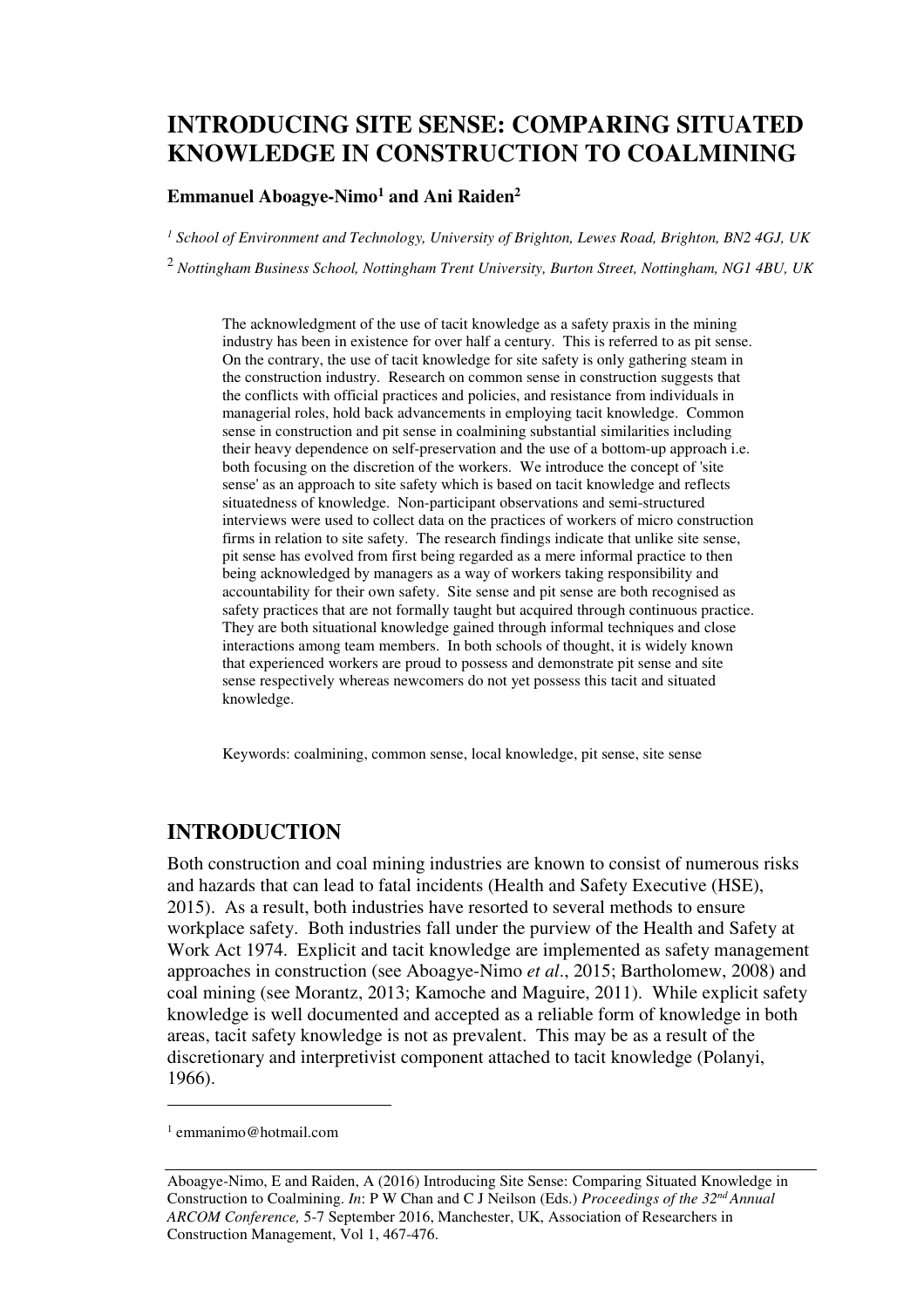In the UK mining industry, strides have been made for over half a century to recognise workers' tacit knowledge as a valid form of safety knowledge (Kamoche and Maguire, 2011; British Broadcasting Corporation (BBC), 1961). This is known as *'pit sense'* (ibid). However, the tacit knowledge found in construction safety practice referred to as *'common sense'* (see Dingsdag *et al*., 2006; Oswald *et al*., 2015) has failed to receive a similar level of success. We propose that common sense safety in construction is a valuable practice-based approach to safety management which draws on workers' experience and tacit knowledge. In order to locate this common sense approach within the construction site and express the situatedness of such tacit knowledge, we call it *'site sense'.* Thus, the aim of this paper is to introduce *'site sense'* as an approach to site safety drawing on a comparison with pit sense. A critical review of literature on pit sense and site safety is presented next to set the foundation for the study.

#### **Pit sense**

The catch phrase "pit sense" has been in the public domain since the 1960s. Emotive ballads were sung about pit sense on ground-breaking BBC radio shows: '*[pit sense] is your only defence... your life may depend on it'* (BBC, 1961). The concept is also echoed in the historical collection of mining stories by Kiveton Park and Wales History Society (2010). Pit sense is a craft-based understanding that pit workers consider important for functioning below ground (Kamoche and Maguire 2011, 726). It is known to be instinctive knowledge that requires all of one's senses and awareness (Sommerville and Abrahamsson, 2003). However due to the tacit nature of pit sense, it may go unidentified and thus undervalued. Sommerville and Abrahamsson (2003, 26) offer the following definition for pit sense:

Well pit sense is, most blokes have it. They might, they take it for granted, especially if they've been in the pits for a long time. But they have got it. A lot of, all the blokes have got pit sense. They know that the roof's bad, they know by hearing it, they know by smell, they know by the sense of just being there and being uncomfortable, the heaviness of the air, that you're in a place where you shouldn't be, lack of oxygen or gas. You'll feel the hairs move up on your legs, y'know, with black damp or something there.

Although this definition firmly establishes that pit sense exists, it falls short of clearly identifying what it is. This comes as no surprise as scholars in the field of tacit knowledge (e.g. Nonaka and von Krogh, 2009; Tsoukas 2005) all stress how difficult it is to define tacit knowledge. In one of the definitions of tacit knowledge, a miner has been quoted as follows: *'just something that you picked up'*; *'you get it as you're working down the mine… a lot comes with experience'* (Kamoche and Maguire 2011, 732). Pit sense is used by workers as a *'flexible buffer'* for dealing with the uncertainties inherent in coalmining (Kamoche and Maguire 2011; 726). In essence, these uncertainties are risks (ibid). Thus, pit sense is or includes workers' ability to readily adapt to situations in the face of risks and dangers. In high-risk work environments (like coal mines and construction sites), the word dangerous is open to interpretation (Turner and Tennant, 2009); there are varying levels of perceived risks (Gray, 2002). Workers in such environments thus evaluate levels of risks and uncertainties, hence distinguishing between what they assume can be controlled and what is uncontrollable (Baarts, 2009). Without experience in the pits, it will be almost impossible for outsiders to acquire the tacit safety knowledge known as pit sense (Sommerville and Abrahamsson, 2003). In addition to work experience, greater cohesiveness is generated amongst mining teams that work together for long periods of time (Trist and Bamforth, 1951). In the 'Longwall Study', Trist and Bamforth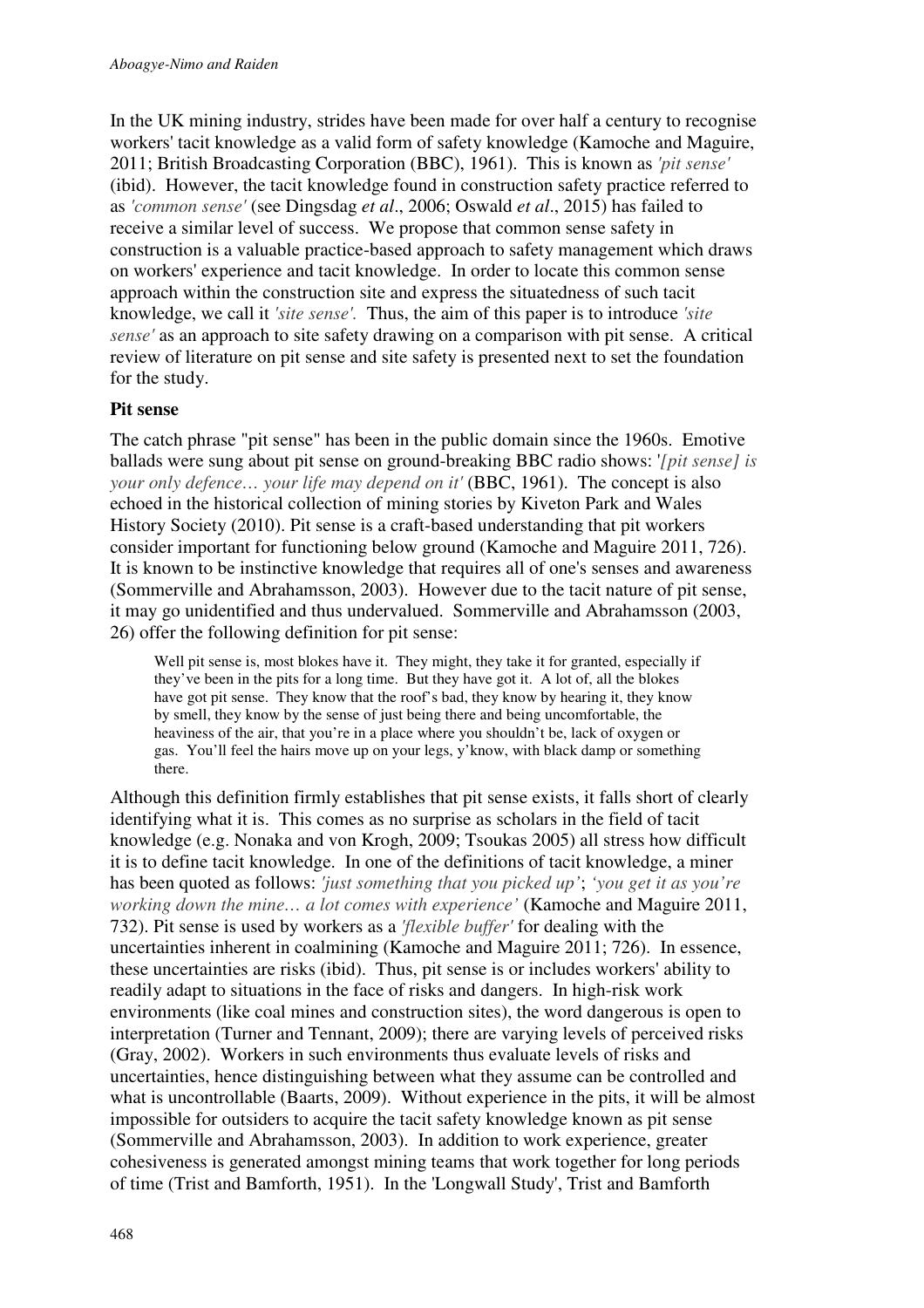(1951) identified the importance of leadership and supervision in internal groups and responsible autonomy. By working close together for long periods of time, miners are able to learn from one another and gradually form their own safety culture and generate very unambiguous norm of safety (Kamoche and Maguire, 2011).

Although pit sense is being presented as a quasi-formalised safety approach in the mining industry, many miners hold a different view. Workers believe that pit sense (or what is left of it) may be a watered-down version following the bureaucratisation of their safety practices (Kamoche and Maguire, 2011). They describe the period where management would not challenge pit sense as the 'golden age' (ibid). Although the legitimacy of pit sense was challenged following the introduction of extensive bureaucracy in the mining industry, there is evidence of an emergent blend of formalised procedures and a tacit knowledge (i.e. pit sense) in ensuring workplace safety (ibid, 726). The current practice of coalminers' pit sense is essentially a combination of formalised practices (and explicit knowledge) and tacit knowledge. Next we introduce site sense.

#### **Site safety, Common sense and site sense**

Construction sites are among the most injury-prone workplaces worldwide. Safety issues on site include serious injuries, lost work time, hospitalisation and mortality (Kines *et al*., 2010, 399). Construction projects differ from one another and many sites present a unique and ever changing working environment. Workers must continually assess and manage risk and safety on site. Together with formal policy and processes, reactive measures are therefore always incorporated in managing unforeseen risks.

Recent research has identified common sense safety on construction sites as 'the practical knowledge and judgement developed by workers after gaining years of experience on site' (see Aboagye-Nimo *et al*., 2013; Oswald *et al*., 2015). Practical knowledge and judgement on site requires complex interaction of both explicit and tacit knowledge gained through training, experience, guidance by leaders, experiential learning in new situations, and from experts and experienced workers who have preceded the workers (Gherardi and Nicolini 2002, 192). Without this type of knowledge, people (especially those without experience in the construction industry) may stand right next to extremely dangerous hazards and not notice them (Baart 2009, 953). While there are clear documentation and records of explicit knowledge in the construction industry (e.g. HSE rules and regulations, and company policies), tacit knowledge is rarely represented.

Common sense safety gained some recognition when a special report highlighted its importance and relevance to site safety (see Lord Young of Graffham, 2010) in response to the increasing burden of excessive bureaucracy and red tape measures (Cook, 2015). Arguably, bureaucracy and red tape prevent experienced and knowledgeable workers from using their tacit and situated knowledge they have gained from years of site practice (Vassie *et al*., 2000). However, it is extremely important that health and safety matters are detached from bureaucratic matters to ensure focusing effort on measures that are implemented primarily for the improvement of workplace safety (HSE, 2003, 13). Therefore, measures that help prevent injuries and harm to individuals on site must not be restricted by bureaucratic measures. Unfortunately, using measures that fall outside the scope of official work policy (even if they help improve safety) can lead to workers losing their jobs and subsequently being placed on a 'blacklist' (Taylor, 2013).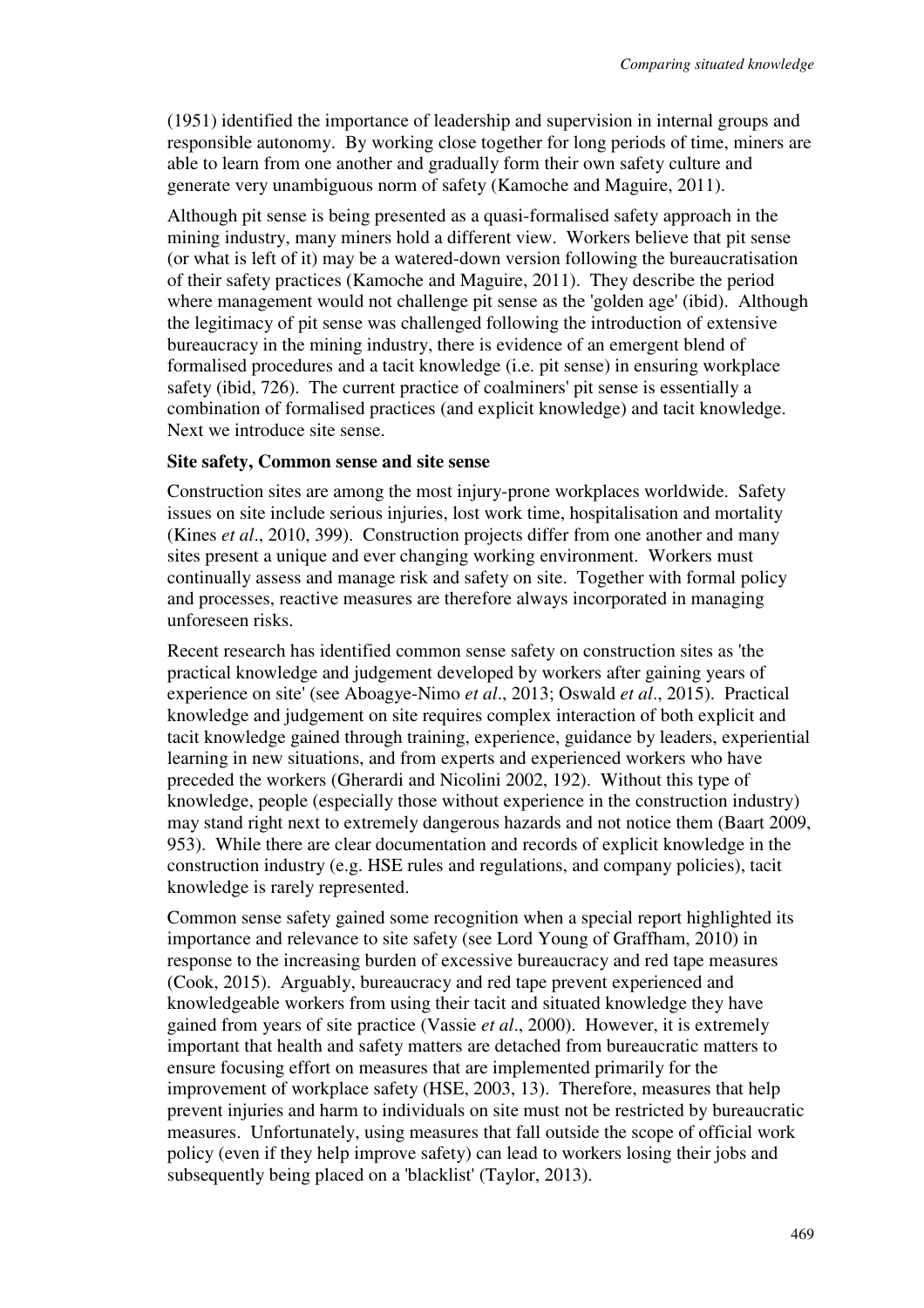We propose that 'site sense' offers a balanced approach to managing safety on construction sites; an approach that acknowledges the need for strategy, policy and processes and more importantly one that allows for workers to employ tacit knowledge to continually assess and negotiate the changing work environment. Using site sense in opposition to excessive bureaucratic safety measures helps improve overall safety and also frees *'businesses from unnecessary burdens and the fear of having to pay out unjustified damages claims and legal fees.*' (Lord Young of Graffham, 2010: 9). Matters concerning 'health and safety' are gradually losing their importance in society as a result of red tape requirements as they have overridden common sense and personal responsibility (Löfstedt, 2011).

While investigating the evolution of workplace safety, Cooper (2003) highlights two areas that traditionally have been considered for improvement. These are as follows (ibid, 3):

Are employees provided with the maximum protection possible? Are employees trained to recognise potentially hazardous situations and take the most appropriate actions?

The first point is out of the control of the employees themselves and may require explicit measures such as rules and regulations, statutory means and safety equipment. The second point requires workers to take some responsibility with regard to their actions and reactions. Thus, an individual possesses the relevant knowledge and skills to help avoid accidents (Cooper 2003, 3).

In order for individuals to possess the relevant knowledge and skills to help avoid accidents on site, they must have experience (Aboagye-Nimo *et al*., 2015). This type of knowledge cannot be learnt offsite or in a classroom setting and it is best learnt through actual work practice (Sillito, 2002). It is important that this knowledge is given a terminology that reflects the situation and environment where it is implemented i.e. construction sites. The name common sense does not reflect the situatedness of the knowledge and also creates contradiction with the everyday use of the phrase. In light of the above, we introduce the term *'site sense'* as a best fit for the site knowledge often referred to as common sense. Site sense reflects the tacitness and situatedness of construction workers' safety knowledge accurately. The definition we thus offer for site sense is as follows:

*Site sense is the tacit and situated knowledge workers exercise on construction sites. It is often taken for granted due to its ineffable nature as a result of knowledge internalisation based on many years of practice and experience*.

# **RESEARCH METHODS**

Rich qualitative data was collected from experienced workers in the construction industry. This was achieved using non-participant observations and semi-structured interviews. Geographically the participants were located in the East Midlands and the South East regions of the UK (the 'South East' in this study excludes the Greater London area). This approach to data collection allows researchers to gain an in-depth understanding of workers' practices and perceptions and facilitates comparison with the findings from studies on pit sense (e.g. Kamoche and Maguire, 2011; Leger and Mothibeli, 1988; Trist *et al*., 1963). The views and perceptions of construction workers were collected from visits to five construction firms in the East Midlands and two firms in the South East. All respondents worked in small teams on site (micro construction firms). Similarly, miners have been observed to work in small teams of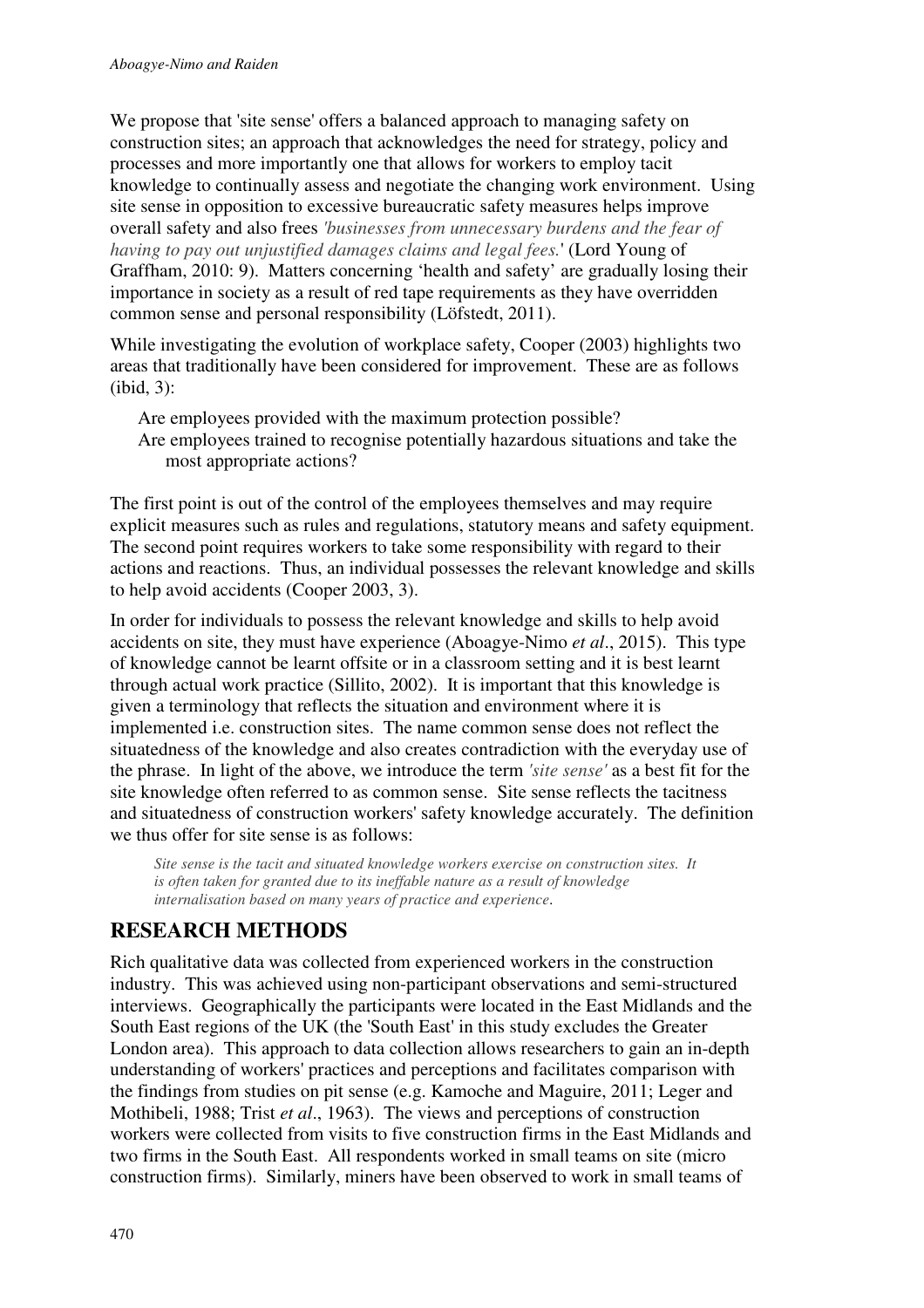up to seven in some cases (Trist and Bamforth, 1951) bearing resemblance to subcontractors on typical construction projects, and so the data from construction sites provides feasible comparisons with the studies of mining workers.

The micro firms studied included different trades, ranging from general builders, steelworkers and ground workers. This variation offered important insights into how site sense manifests for different professions on site. All respondents included in this study had several years of work experience on construction sites. Table 1 presents the research participant profile.

| Region of operation | Type of work               | Participants | Years of experience |
|---------------------|----------------------------|--------------|---------------------|
| East Midlands       | Refurbishments             | John         | 17                  |
| East Midlands       | <b>Bricklayers</b>         | <b>Steve</b> | 28                  |
| East Midlands       | New builds                 | Derek        | 21                  |
| East Midlands       | Steelworks and groundworks | Tony         | 11                  |
| East Midlands       | New builds                 | Tom, Andy    | 14, 38              |
| South East          | Temporary structures       | Phil         | 20                  |
| South East          | General builders           | <b>Bruce</b> | 21                  |

*Table 1: Profile of the research participants* 

To preserve the anonymity of the participants, pseudonyms have been adopted in place of their actual names. All the semi-structured interviews were digitally recorded and transcribed verbatim. Extensive field notes were recorded during the nonparticipant observation events. QSR Nvivo 10 was used to facilitate data management and thematic analysis.

# **COMMON SENSE ON SITE VS PIT SENSE = SITE SENSE**

Several themes emerged in the data analysis. The key themes included the definition of common sense, teaching and learning on site, workers' personal responsibility with regard to safety, and how site sense may be accepted as a valid safety approach.

#### **Defining common sense**

While discussing how site safety is created and maintained, participants made several references to the importance of common sense. This led to the question: *'what is common sense?'* 

```
Common sense is safety, isn't it?
```
This was Andy's definition of common sense. Although he was confident of his understanding i.e. the importance of common sense, he was not able to give a clear definition due to the tactic nature of the knowledge. He literally equates common sense to site safety. As shown in the literature review, both pit sense and common sense are difficult to define. On a conceptual level we can see that they refer to the knowledge they gain at work i.e. in the pits or on sites respectively.

#### **Teaching and learning common sense**

After participants had established the importance of common sense in site safety, they were asked how common sense was taught or learnt. Phil stated:

I don't think you can teach common sense

Although Phil mentions that common sense cannot be taught to individuals, he further states: *"You just have to keep pointing it out to people".* Phil thus unconsciously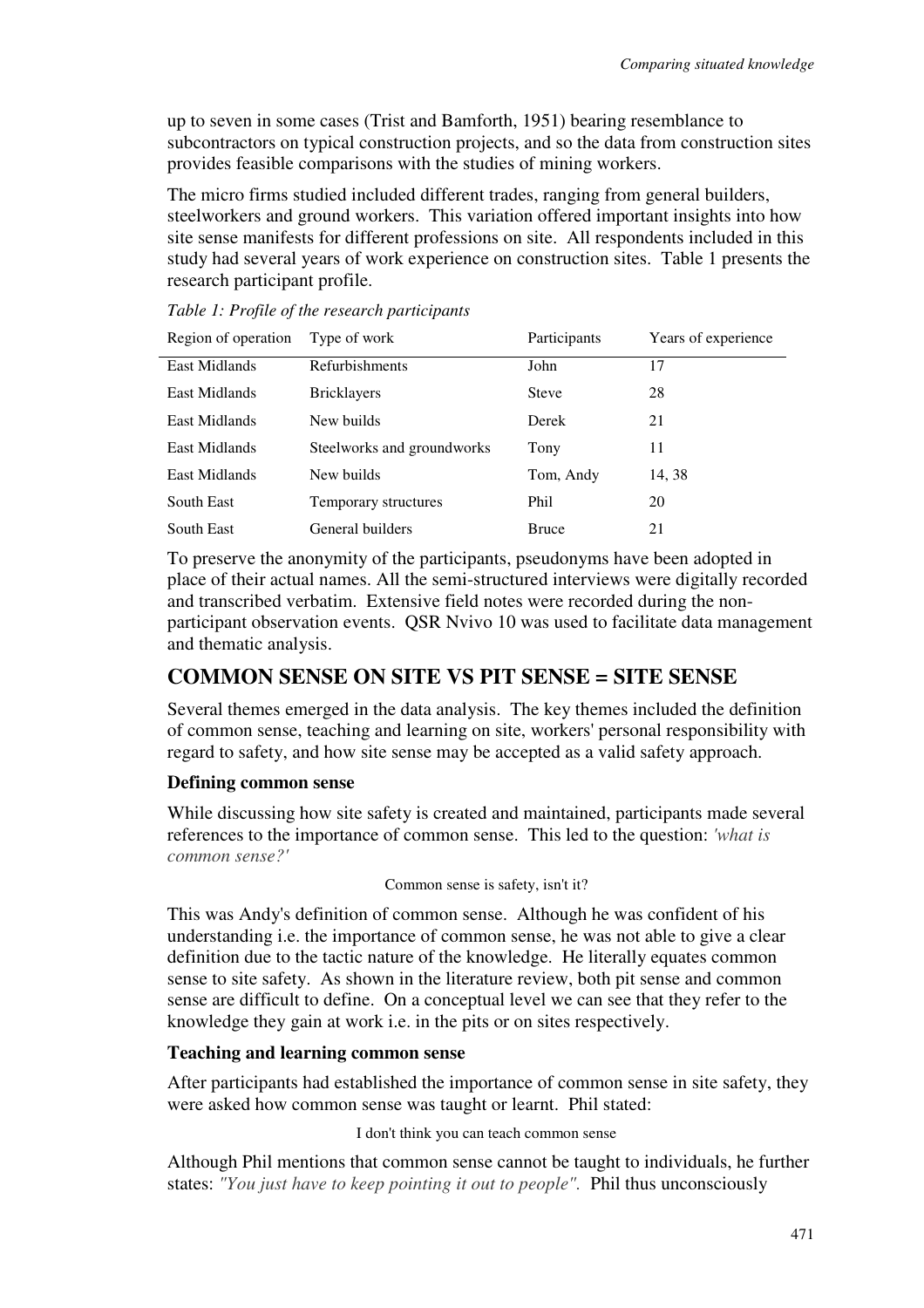implies that common sense can be taught. The practice of having to keep pointing things out to people until they *'get it'* is in essence a teaching and learning process. *'Getting it'* is part of the internalisation of tacit knowledge (Nonaka and von Krogh, 2009), thus a teaching and learning process. As a good teaching approach, experienced workers must thus be encouraged to *'keep pointing out'* mistakes and keep highlighting safety practices to new workers until they internalise the knowledge being taught. Although informal in nature, this is known to be a very effective method.

According to the participants, workers on construction sites learn a lot from mistakes. The workers attributed the subsequent awareness of the mistake or hazard to common sense. As shown below, workers are aware of how experience has taught them (as they have also learnt) about risks and hazards.

When you've seen someone else misbehave or how you've worked based on how far out you've worked it's just experience… you've got to be on site and you've got to be doing the job and pit up; the right ways as well as the wrong ways. (Derek)

Phil adds that *"Common sense [improves] with time… If it hurt once, you won't do it again"*. This shows that subconsciously, he knows that common sense is learnt but he may not be recognising or assigning the learnt outcome to the actual learning process (considering his previous quote), in this case learning from mistakes through experiential learning. Other examples of mistakes that people learn from when on construction sites included people temporarily losing their hearing from using 'wackers' without ear defenders. From the uncomfortable experience and fear of losing one's hearing, workers do not repeat such erroneous practices.

In the case of pit sense, experiential learning and learning from mistakes is also common place. In Kamoche and Maguire (2011, 737), a pit deputy is quoted as follows: *"you get an 18-month-old youngster that will walk up to the fire and touch the fire and [they] won't do it again"*. Thus in the pits, new workers learn about risks and hazards in a similar manner to construction sites. This shows that workers believe that when people carry out such mistakes or observe them, they end up committing the details of the given incident into memory and hence learn from it (Gherardi and Nicolini, 2002).

### **Site sense and it use**

The experienced workers that participated in this study had all expressed their use of common sense to create and improve site safety. None of the participants implied the everyday use of the term common sense but a much specific knowledge. They referred to it as the knowledge they had learnt through years of practice on site. Our earlier proposal of the definition of site sense thus better captures the uniqueness of the tacit knowledge often referred to as common sense.

Due to the nature of the small sized groups, there was a great deal of closeness amongst workers. All workers mentioned that it allows them to know what others know (in terms of competence) and allowing them to trust one another better. This is reflected in how new members are trained or taught. Experienced workers mentor the newcomers by allowing them to work closely with them for long periods of time. Gerhardi and Nicolini (2002) explain that tacit knowledge is best taught and learnt when experienced workers demonstrate the act and subsequently allow the newcomers to practice the given technique. Likewise, pit sense is not acquired through formal training but is disseminated in situ, experientially, informally, through close social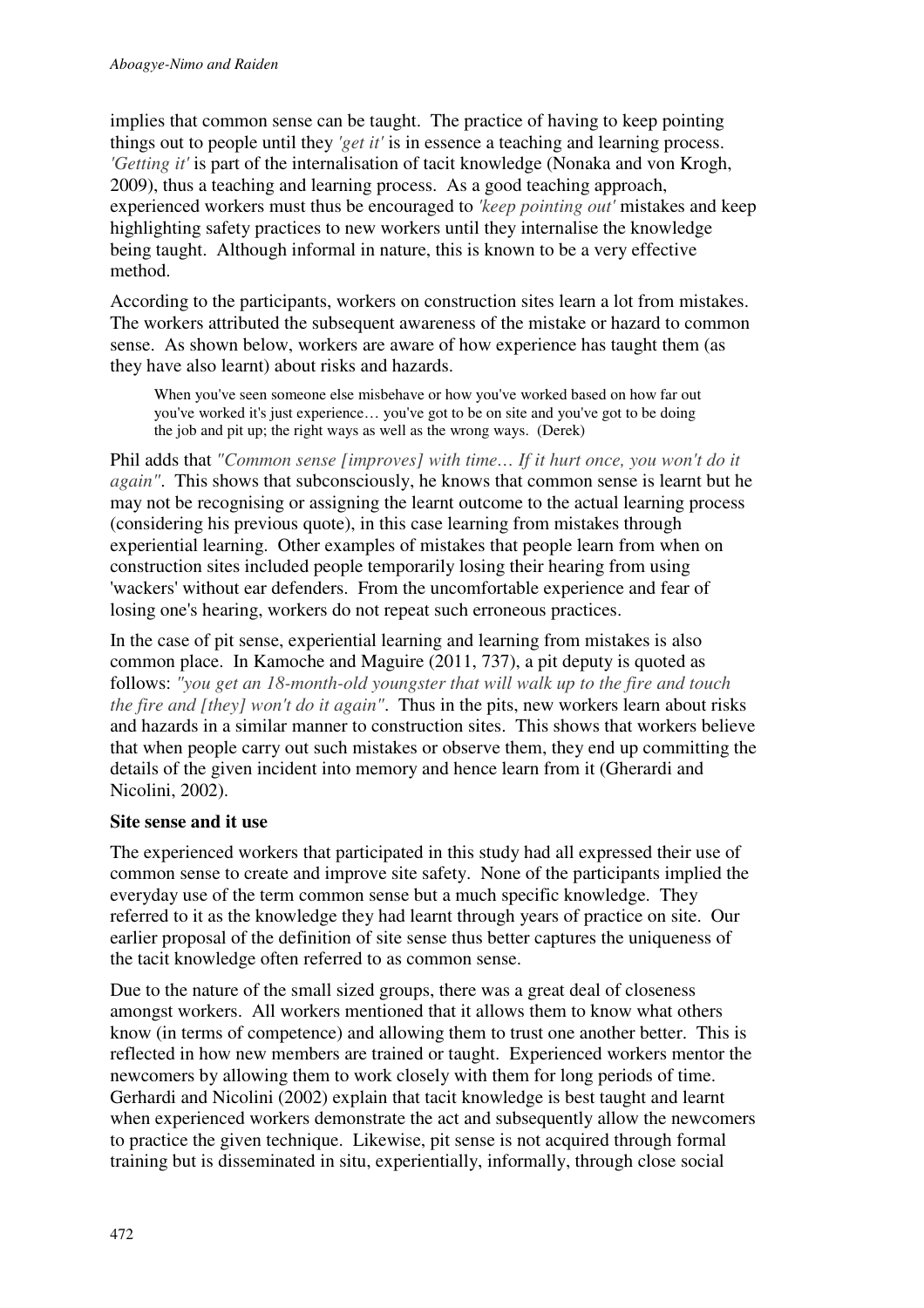interaction and use of language, and based on the very unambiguous norm of safety (Kamoche and Maguire 2011, 726-727).

#### **Prerequisites for site safety: Legality and practicality**

By law, all workers in construction have to possess Construction Skills Certification Scheme (CSCS) cards before being allowed to work on site. The CSCS card is an indication that the bearer has received training and skill including safety training and hence is competent enough to work on site. All workers (including the newer ones) on the visited sites possessed CSCS cards. However, experienced workers believed this scheme was not a helpful approach. They believed the newcomers had the CSCS cards but lacked site sense. John, Tom and Tony all disagreed with the scheme because they were of the opinion that the workers came on site with preconceived notions of what safety was meant to be and this basically interfered with their learning of good safety practices. Furthermore they believed that a classroom based test such the CSCS, National Vocational Qualifications (NVQs) and Scottish Vocational Qualifications (SVQs) were not representational of real site experiences. Such tests are however good for assessing explicit knowledge but research indicates that construction sites require more of tacit knowledge (Abdel-Wahab *et al*., 2008; Aboagye-Nimo *et al*., 2015). The efficiency of the NVQs and SQVs are also questioned in other industries.

#### **Personal responsibility and autonomy**

Participants believe that workers should have some form of responsibility for their own actions. They believed that newer workers were not capable of taking up such responsibilities and hence needed to be guided. On this issue of workers taking responsibility of their own safety, participants stated: *"Young people are one of the biggest issues for me" (John).* He explained that young people (specifically newcomers to the construction sites) did not have a complete understanding of the implications of their actions and inactions. Therefore they do not approach or handle risks and hazards with the same seriousness that experienced workers would. This attitude can lead to incidents and accidents to themselves or workmates. Andy also expressed concern about the lack of safety awareness that some newer workers exhibited. *'Horseplay'* and *'use of mobile phones'* while working were serious matters that created distress for experienced workers with regard to safety. They share John's views. The experienced workers also added that there is a need to shelter and protect new workers who have not yet gained site sense from potentially risky situations. Therefore these experienced workers believe it is their responsibility to ensure the safety of the newer workers.

Kamoche and Maguire (2011) explain that the idea of responsibility has evolved to be shared between workers and managers in the pits. Similarly on construction sites responsibility has evolved to be shared between all workers on site i.e. site operatives, foremen, site managers and other site officers. Also, once managers in pits are comfortable with workers' practices, they allow them to use their own discretion even if it means turning a blind eye to some of their practices (ibid). While mining companies may be owned by large companies, micro construction firms are different. In micro firms (including specialist subcontractors), the managers/owners tend to be part of the working teams on site and key to decision-making (Huang and Hinze, 2006); this was also observed on all sites visited in this study. Noticeably, none of the newer workers on site (with less than five years of site experience) mentioned or implied using common sense/site sense. Although experienced workers rely on site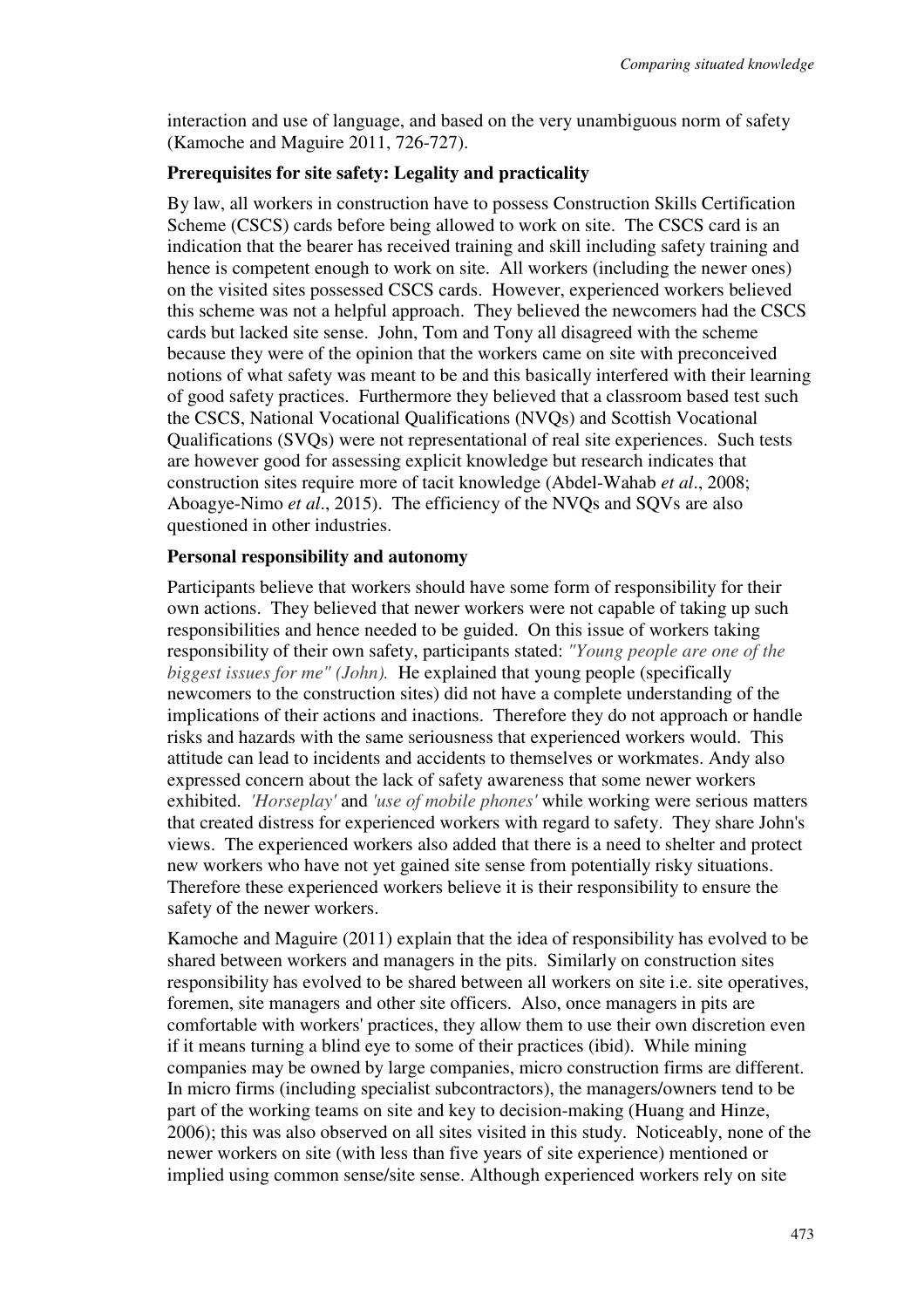sense to take care of themselves and other workers, their concept of working outside official policies may not be accepted in the workplace. According to the participants, it is difficult to use site sense as justification in an argument in court because of the lack of records or documentation on such practices. Tom and Phil expressed concerns about the consequences of using site sense and other informal practices that are not documented because they believed that: *"common sense doesn't hold in court".*

### **Accepting site sense safety as a valid approach**

Unlike the mining industry, construction sites are geographically spread across the UK and the industry employs more than 6% of the entire British workforce (Rhodes 2013, 3). In addition, stakeholders in construction are very different from those of mining, such as employees, passers-by, policymakers and private clients. The Health and Safety at Work etc. Act 1974 makes it the duty of employers to ensure the safety of employees and the general public, but the mining industry may not have to encounter the general public as much as the construction industry. For example, the Construction Design and Management Regulations (2015) place a great deal of responsibility on all stakeholders including clients who may not have any expertise in construction processes and site safety for that matter. The HSE acknowledges that many clients do not have safety knowledge or site sense and offer guidance to clients lacking knowledge in site safety. Unlike the construction industry, mining has always been regarded as a specialised job that requires expert skillset (Harris, 1976; Czaja, 2014). However, due to the many facets of construction projects and the introduction of 'do-it-yourself' (DIY) projects, many non-experts consider themselves as having construction knowledge (Ball, 2014) although they may not possess any site sense. This in addition to health and safety being ridiculed in the media (Löfstedt, 2011) has potentially eroded the level of expertise associated with construction works.

Although construction workers use common sense to mean a more sophisticated level of knowledge that is tacit, situational and unique to years of practice on site, the name makes it difficult for a newcomer or non-construction professionals to accept it in this manner i.e. it is easily confused with the everyday definition of the term. Interpretation of the term (by non-construction experts) ends up reducing its significance and uniqueness to the industry. Site sense is representative of the situatedness and tacit nature of safety knowledge on site. The term pit sense is unique to pit mines and as such cannot be confused with any phrases found in everyday language. As a result, the introduction of site sense can radically transform public perception of the knowledge learnt on site, thereby giving it the recognition it deserves i.e. a unique safety knowledge acquired from years of site practice.

# **CONCLUSIONS**

This study has introduced site sense and discussed it in relation to pit sense as practices based primarily on tacit and situated knowledge acquired through years of work experience. Primary data was collected from micro construction firms within two regions of the UK. The data confirmed that a significant amount of tacit knowledge is used in managing risks and safety on site. Similarly, pit sense in the mining industry is based on tacit knowledge but over time has been blended with more formal practices. We propose that 'site sense' offers a representative conceptual label for a blended approach to safety knowledge on construction sites. Furthermore, the new terminology open up possibilities for transforming public perception of safety knowledge gained on site because it will be perceived as a specialist knowledge that is gained from a specific industry. Moreover, 'site sense' offers policymakers a less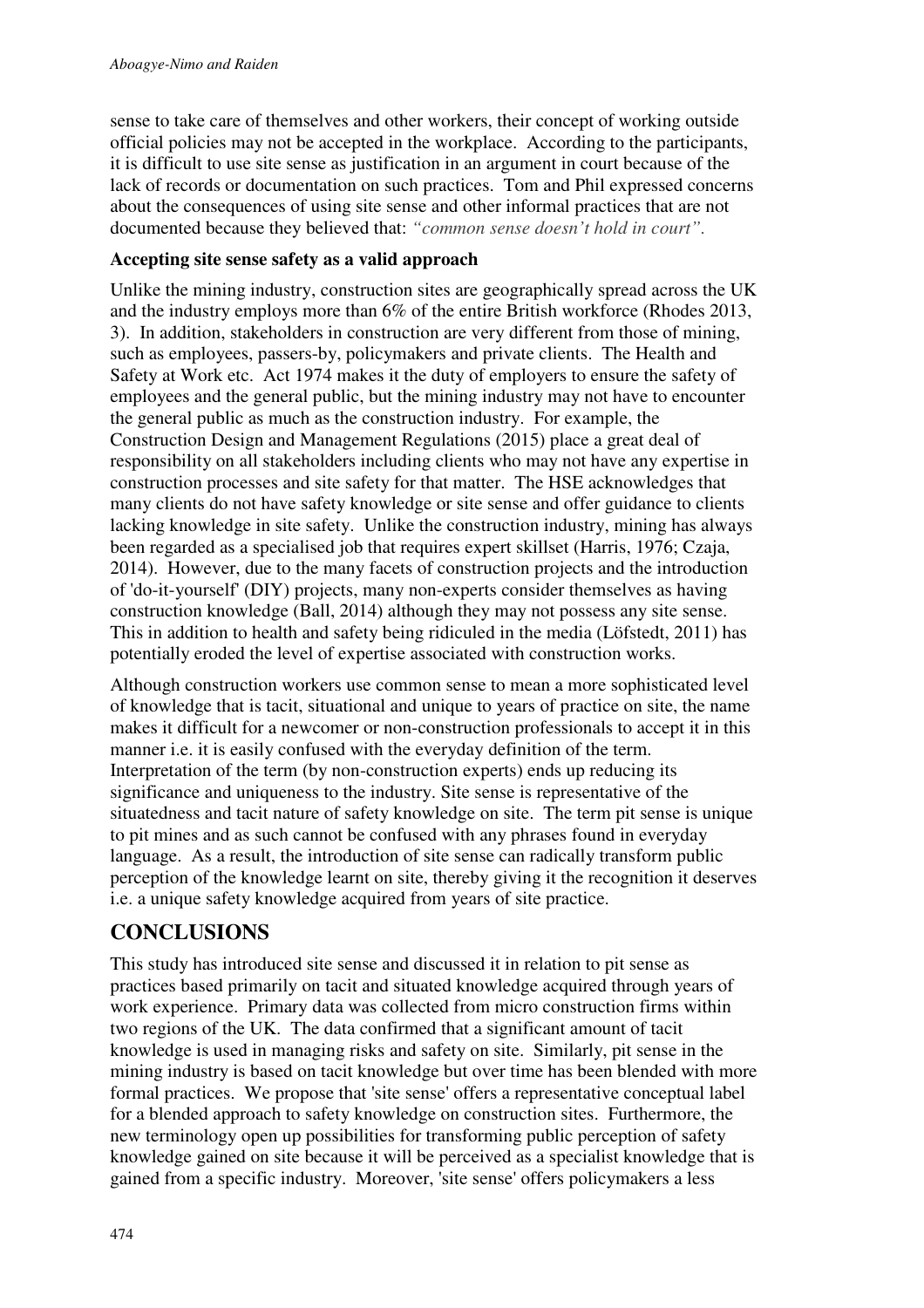ambiguous interpretation of the place of tacit knowledge in site safety. The aspects of site sense that are not currently covered by existing rules and regulations can be recognised and incorporated into working practices and so organisations stand to attain the best of both worlds: explicit and tacit knowledge being implemented together. Thus site sense can be included in both onsite and offsite safety training for newer and even experienced workers thereby capturing explicit and tacit approaches in site safety.

# **ACKNOWLEDGEMENT**

We are grateful for the CIOB Bowen Jenkins Legacy fund for funding the research in the South East.

# **REFERENCES**

- Abdel-Wahab, M, Dainty, A R and Ison, S G (2008) The participation of small-to-medium enterprises in skills and training initiatives in the UK construction industry. *Construction Information Quarterly*, **10**, 116-121.
- Aboagye-Nimo, E, Raiden, A, King A and Tietze, S (2013) A safety culture shaped by common sense. *In*: S D Smith and D D Ahiaga-Dagbui (Eds.) *Proceedings 29th Annual ARCOM Conference,* 2-4 September 2013, Reading, UK. Association of Researchers in Construction Management, 323-333.
- Aboagye-Nimo, E, Raiden, A, King, A and Tietze, S (2015) Using tacit knowledge in training and accident prevention. *Proceedings of the Institution of Civil Engineers-Management, Procurement and Law*, **168**(5), 232-240.
- Ball, M (2014) *Rebuilding Construction (Routledge Revivals): Economic Change in the British Construction Industry*. London: Routledge.
- Baarts, C (2009) Collective individualism: the informal and emergent dynamics of practising safety in a high‐risk work environment. *Construction Management and Economics*, **27**(10), 949-957.
- Bartholomew, D (2008) *Building on Knowledge: Developing Expertise, Creativity and Intellectual Capital in the Construction Professions*. Oxford: Blackwell Publishing Ltd.
- BBC (1961) *The Big Hewer Radio Programme*. BBC, Broadcast 18th January.
- Cook, M (2015) From red tape to risk management. *Construction Journal*, 11-12.
- Czaja, P (2014) Passing Time, Anniversaries and Mining Sciences. *Archives of Mining Sciences*, **59**(3), 571-574.
- Dingsdag, D P, Biggs, H C, Sheahan, V L and Cipolla, D J (2006) A construction safety competency framework: Improving OH&S performance by creating and maintaining a safety culture. CRC for Construction Innovation.
- Gherardi, S and Nicolini, D (2002) Learning the trade: A culture of safety in practice. *Organization*, **9**(2), 191-223.
- Harris, J R (1976) Skills, coal and British industry in the eighteenth century History, 61(202), 167-182.
- HSE (2003) Causal factors in construction accidents. Loughborough University and UMIST, HSE.
- HSE (2015) Health and safety statistics, Annual report for Great Britain. 2014/2015 HSE.
- Huang, X and Hinze, J (2006) Owner's role in construction safety. *Journal of Construction Engineering and Management*, **132**(2), 164-173.